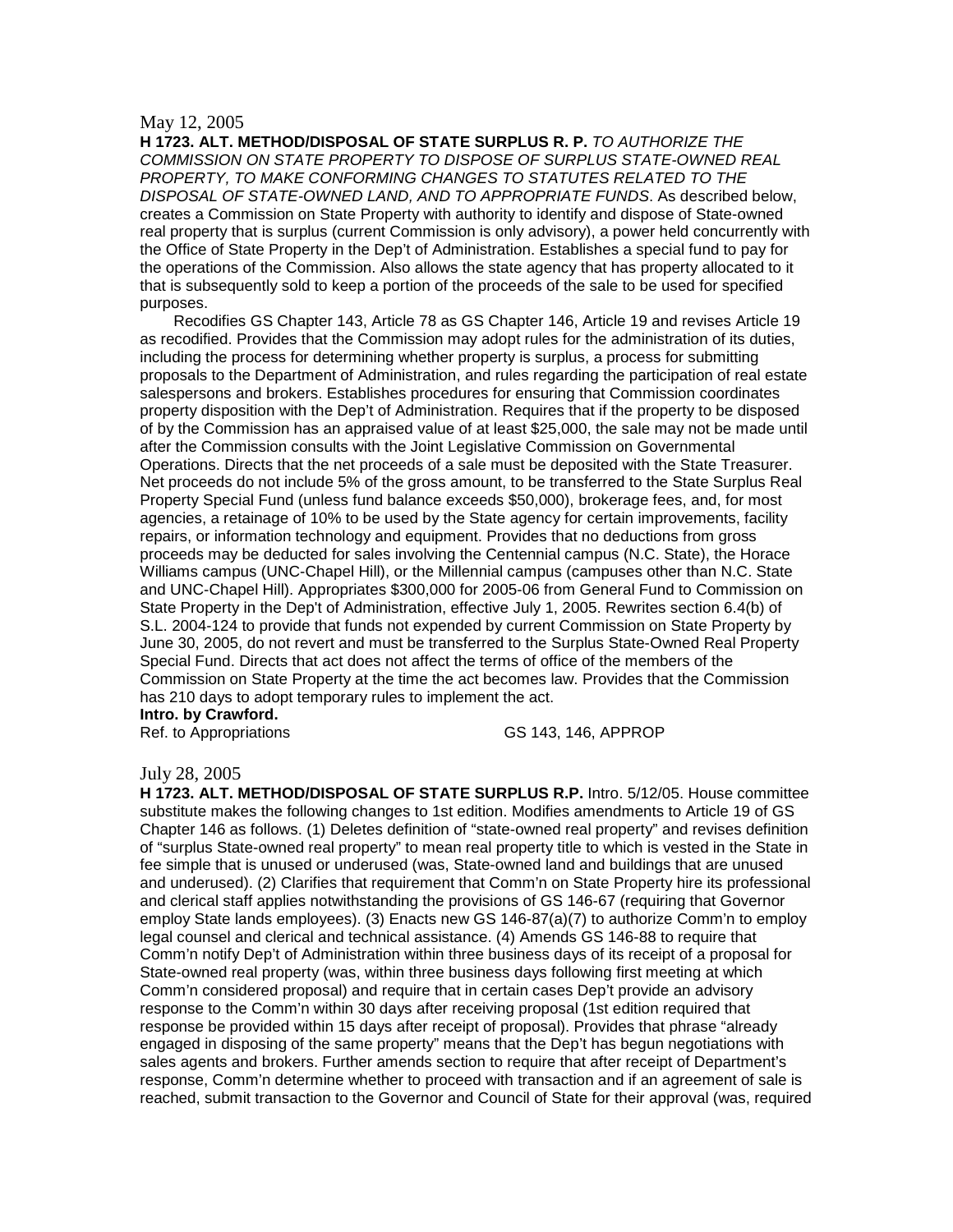that Comm'n obtain approval by Governor and Council of State before completion of transaction). Requires that land conveyances under section comply with GS 146-74 through 146-78.

Deletes amendments to GS 146-2, 146-4, and 146-15. Amends GS 146-30(a1) to provide that subsection (a) of section will not (was, will) be construed to prohibit the disposition of any State lands by exchange for other lands. Makes conforming changes to GS 143-341(4) (Dep't powers over real property control). Makes technical changes.

## August 4, 2005

**H 1723. ALT. METHOD/DISPOSAL OF STATE SURPLUS R.P.** Intro. 5/12/05. House amendment makes the following changes to 2nd edition. Amends GS 146-88(c) to specify factors the Commission on State Property must consider in determining whether disposal of property is in the best interest of the State.

### August 11, 2005

**H 1723. ALT. METHOD/DISPOSAL OF STATE SURPLUS R.P.** Intro. 5/12/05. House amendments makes the following change to 2nd edition, as amended. Amendment # 2 enacts new GS 146-30(d)(5) to require that the proceeds of the sale of any psychiatric hospital, intermediate care facility for the mentally retarded, or other facility providing mental health services that is owned by or under the supervision of the Dep't of Health and Human Services be paid into the Trust Fund for Mental Health, Developmental Disabilities, and Substance Abuse Services and Bridge Funding Needs to be used to provide additional noncapital or nonrecurring funds for community-based projects. Amendment # 3 changes effective date of act to June 30, 2005 (was, when act becomes law), except for appropriation. Amendment # 4 amends GS 146- 86(g) to establish detailed conflict of interest standards applicable to the Comm'n on State Property, provides that GS 14-234 (prohibiting public employees from benefiting from public contracts) and Executive Order # 1 apply to Comm'n members, and makes conforming changes to GS 146-86. Amendment # 5 enacts new GS 39-60, effective October 1, 2005, to provide that property taxes on real property being sold shall be prorated between the seller and buyer on a calendar-year basis unless otherwise provided by contract.

### August 24, 2005

**H 1723. THE STUDIES ACT OF 2005 (NEW).** Intro. 5/12/05. Senate committee substitute makes the following changes to 3rd edition. Deletes all provisions of bill and substitutes *AN ACT TO PROVIDE FOR STUDIES BY THE LEGISLATIVE RESEARCH COMMISSION, STATUTORY OVERSIGHT COMMITTEES, AND OTHER COMMISSIONS.* Substantially identical to H 413, 3rd edition, digested in today's Bulletin.

### July 27, 2006

**H 1723. THE STUDIES ACT OF 2006 (NEW).** Filed 5/11/05. Senate committee substitute makes the following changes to 4th edition. Authorizes numerous studies not included in 4th edition and deletes others in that edition, especially for the Legislative Research Commission, Joint Legislative Health Care Oversight Committee, Joint Legislative Education Oversight Committee, Revenue Laws Study Committee, and Environmental Review Commission. Adds new studies by these existing agencies: Department of Transportation, Wildlife Resources Commission, Joint Legislative Oversight Committee on Mental Health, Developmental Disabilities, and Substance Abuse Services Studies, Dorothea Dix Hospital Property Study Commission, Department of Cultural Resources, State Board of Community Colleges, Institute for the Economy and Future of Western North Carolina University, Administrative Office of the Courts, Department of Environment and Natural Resources, Department of Health and Human Services, State Board of Education, and Joint Legislative Corrections, Crime Control, and Juvenile Justice Oversight Committee.

Creates or authorizes creation of the following new entities for specific studies: House Task Force on the Recovery of Costs in Civil Cases; Compensation of State Elected and Appointed Officials Study Commission; Waterfront Access Study Committee; Government Performance